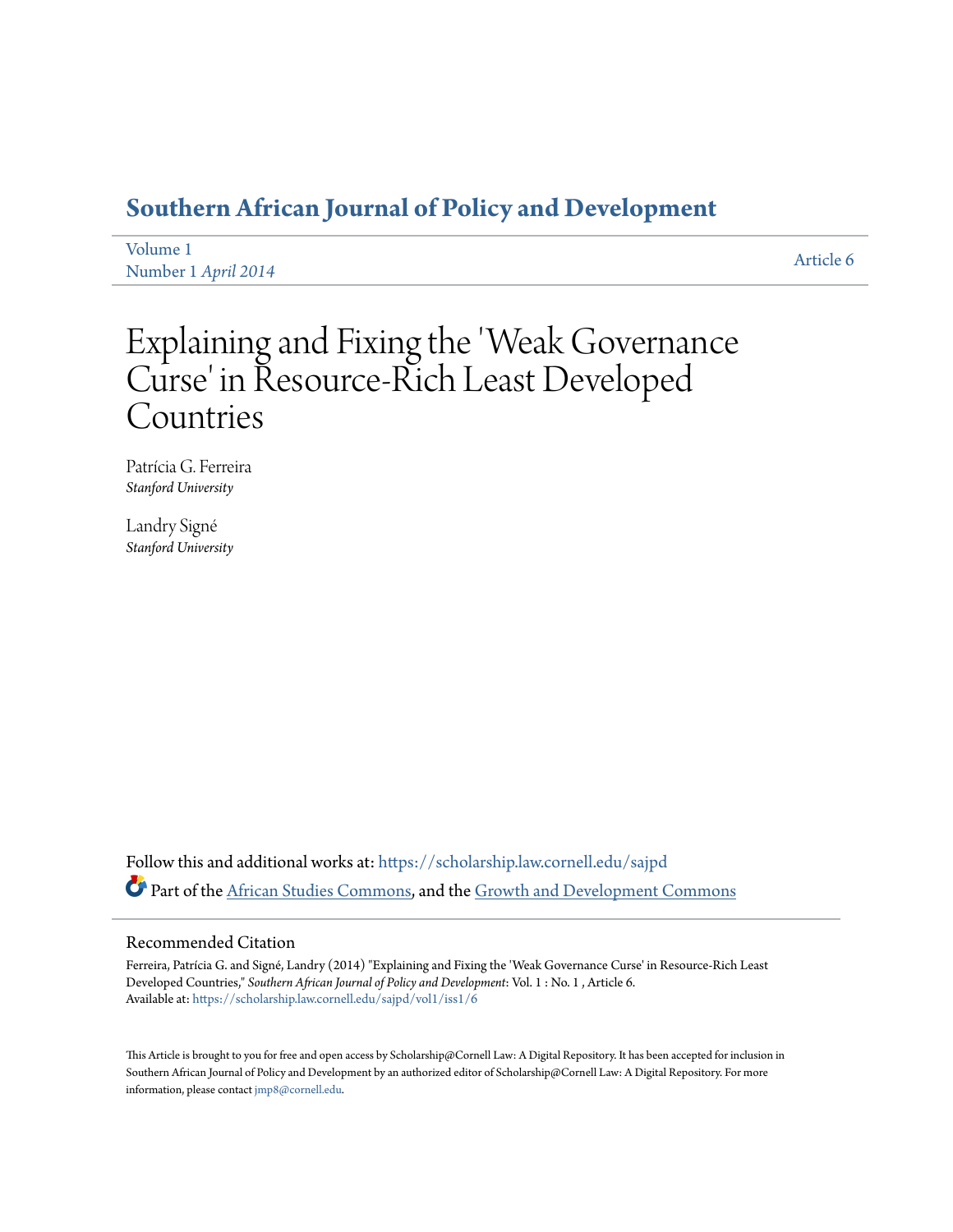Southern African Journal of Policy and Development Vol.1, No. 1, 2014

# Explaining and Fixing the 'Weak Governance Curse' in Resource-Rich Least Developed **Countries**

Patrícia G. Ferreira and Landry Signé

(Stanford University)

\_\_\_\_\_\_\_\_\_\_\_\_\_\_\_\_\_\_\_\_\_\_\_\_\_\_\_\_\_\_\_\_\_\_\_\_\_\_\_\_\_\_\_\_\_\_\_\_\_\_\_\_\_\_\_\_\_\_\_\_\_\_\_\_\_\_\_\_\_\_\_\_\_\_\_\_\_\_\_\_\_\_\_\_\_\_\_\_\_\_\_\_\_\_\_\_\_\_\_\_\_\_\_\_\_

*There is a resource boom in the least developed countries, including those in Southern Africa. In order to translate their resource wealth into positive development outcomes in the long run, these countries need to have strong domestic governance systems. Yet, governance indicators in resource-rich LDCs have stagnated or deteriorated in the last decades. We use a new institutional analysis with a focus on path dependence theory to argue that these countries are caught in a "weak governance curse". Besides having inherited dysfunctional governance paths from past critical junctures, rent-seeking behavior associated with resource rents constitutes a major contemporary political economy obstacle to successful governance reform in these countries. Although these dysfunctional governance systems have become extremely resilient to change, we build a theoretical case as to why global regulatory mechanisms can serve as potential tools to provoke gradual feedback effects to disrupt this negative equilibrium.*

\_\_\_\_\_\_\_\_\_\_\_\_\_\_\_\_\_\_\_\_\_\_\_\_\_\_\_\_\_\_\_\_\_\_\_\_\_\_\_\_\_\_\_\_\_\_\_\_\_\_\_\_\_\_\_\_\_\_\_\_\_\_\_\_\_\_\_\_\_\_\_\_\_\_\_\_\_\_\_\_\_\_\_\_\_\_\_\_\_\_\_\_\_\_\_\_\_\_\_\_\_\_\_\_\_

# 1. Introduction

 $\overline{a}$ 

There is a resource boom happening in the poorest countries in the world. In 2012, twenty-two out of the forty-nine countries which the United Nations classifies among the least developed countries (LDCs) were already exploiting or were expecting to shortly exploit significant amounts of natural resources (UNCTAD, 2012). Nineteen of these resource-rich LDCs are African countries, including five members of the Southern African Development Community (Angola, Democratic Republic of Congo, Mozambique, Tanzania and Zambia).<sup>1</sup> Academic research shows that resource wealth can only be translated into improved human development outcomes in the presence of good domestic

<sup>1</sup>We use a broad definition of resource-rich to include LDCs that exploit or are about to exploit significant resources such as Angola, Mali, CAR, Chad, DRC, Equatorial Guinea, Guinea, Liberia, Mozambique, Niger, Sao Tome and Principe, Senegal, Sierra Leone, South Sudan, Sudan, Uganda, Tanzania, Zambia, Afghanistan, Cambodia, Timor-Leste and Yemen.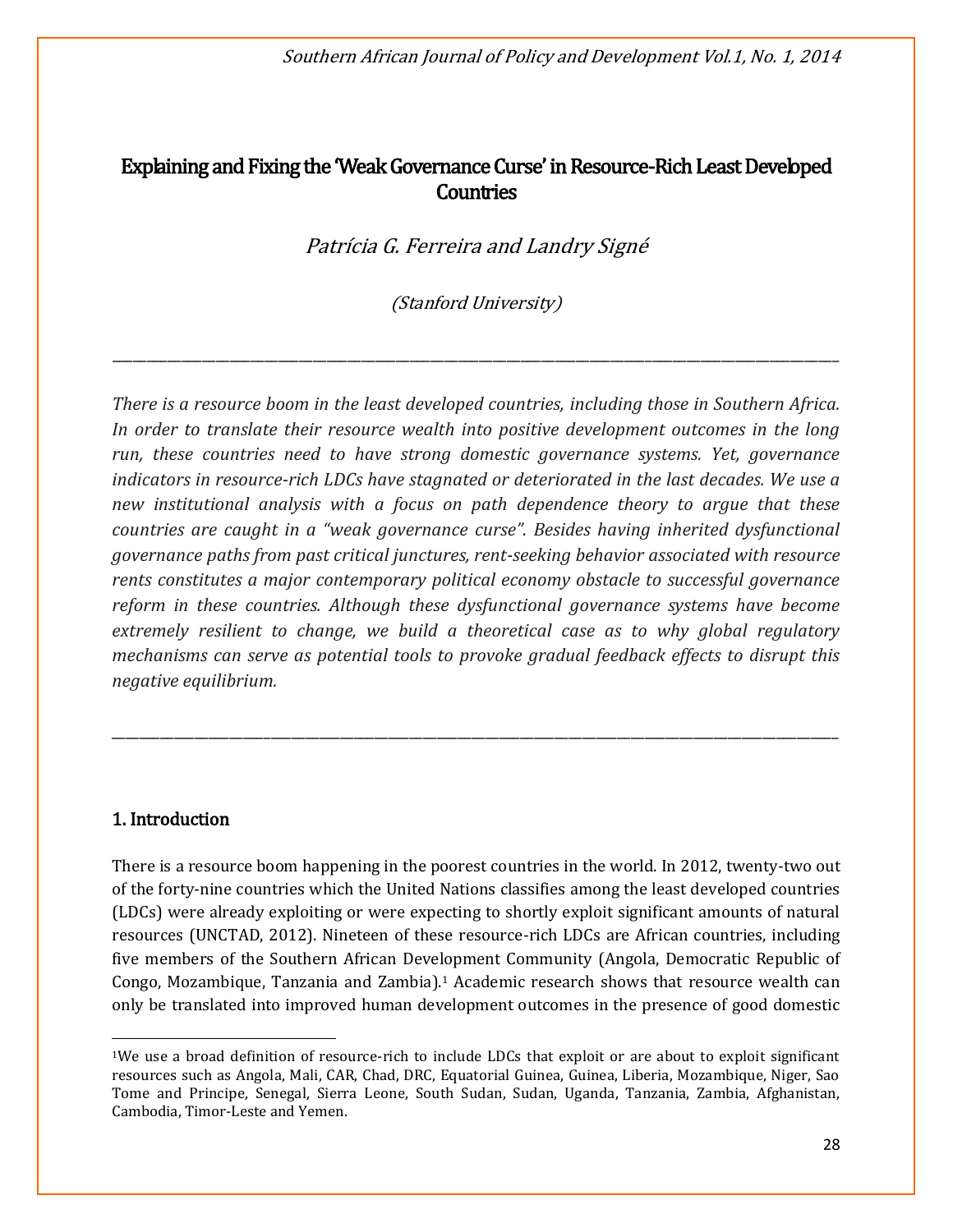governance systems (North, 1995; Brousseau & Glachant, 1995). Yet, all these LDCs have weak domestic governance systems.<sup>2</sup> The resource-curse literature alerts that if resource-rich LDCs cannot bridge their domestic governance deficits, they will end up with worse development indicators in the long run, and will more likely be ruled by authoritarian regimes and fall victim to political instability and civil conflicts than their resource-deprived peers (Auty, 1993; Sachs & Warner, 1995; Karl, 2005; Humphrey, Sachs & Stiglitz, 2007; Ross, 2012). A most pressing question in developing circles is therefore how to positively influence the governance paths of resource-rich LDCs. This question remains, however, wide open.

Despite massive efforts and resources invested in multilateral and bilateral development assistance to promote domestic governance reform in the last decade, many developing countries, and resource-rich LDCs in particular, have seen no significant improvements in their domestic governance systems (Kaufmann, Kraay & Mastruzzi, 2010). Why is this the case? How can this be fixed? Using a new institutional analysis with a focus on path dependence theory, we argue that improving domestic governance systems in resource-rich LDCs is an Augean endeavor because these countries are caught in a double trap (Collier, 2010). First, historical factors account for the development of dysfunctional governance paths in resource-rich LDCs. Such paths became resistant to change over time (Section 3). Second, rent-seeking behavior associated with resource rents constitutes a major contemporary political economy obstacle to successful governance reform in these countries (Section 3). As a consequence, improving governance systems in resource-rich LDCs is an intractable problem, and the strategy of promoting governance reform through development assistance has proven insufficient to break what we call "the weak governance curse".

New global regulatory mechanisms (GRMs), such as the Extractive Industries Transparency Initiative and securities disclosures for extractive corporations in home countries, have recently been created to provoke feedback effects in the domestic governance systems of these countries, alongside governance reform attempts through bilateral and multilateral agreements. Although there is so far no empirical research determining the potential impact of these mechanisms in addressing what we call the "weak governance curse", we use path dependence insights (Section 5) to build a theoretical case as to why it is possible to conceive of GRMs as tools to provoke gradual breakthroughs in extremely dysfunctional governance systems. We start by providing a brief presentation of the analytical framework (Section 2).

## 2. Brief Analytical Framework

 $\overline{\phantom{a}}$ 

An extensive body of literature investigates why significant amounts of capital and time dedicated to promote governance reforms through bilateral and multilateral assistance have apparently failed to generate noteworthy results. Michael Trebilcock (2012), for example, identifies four obstacles that impede effective rule of law reforms in developing countries: (1) resource constraints (including lack of financial, technical and human capacity); (2) socio-cultural-historical constraints

<sup>2</sup>We use a broad definition of governance that includes Fukuyama´s circumscribed conception involving state capacity ("government's ability to make and enforce rules, and to deliver services", Fukuyama, 2003) and national mechanisms of democratic accountability (Kaufmann &Kraay, 2007).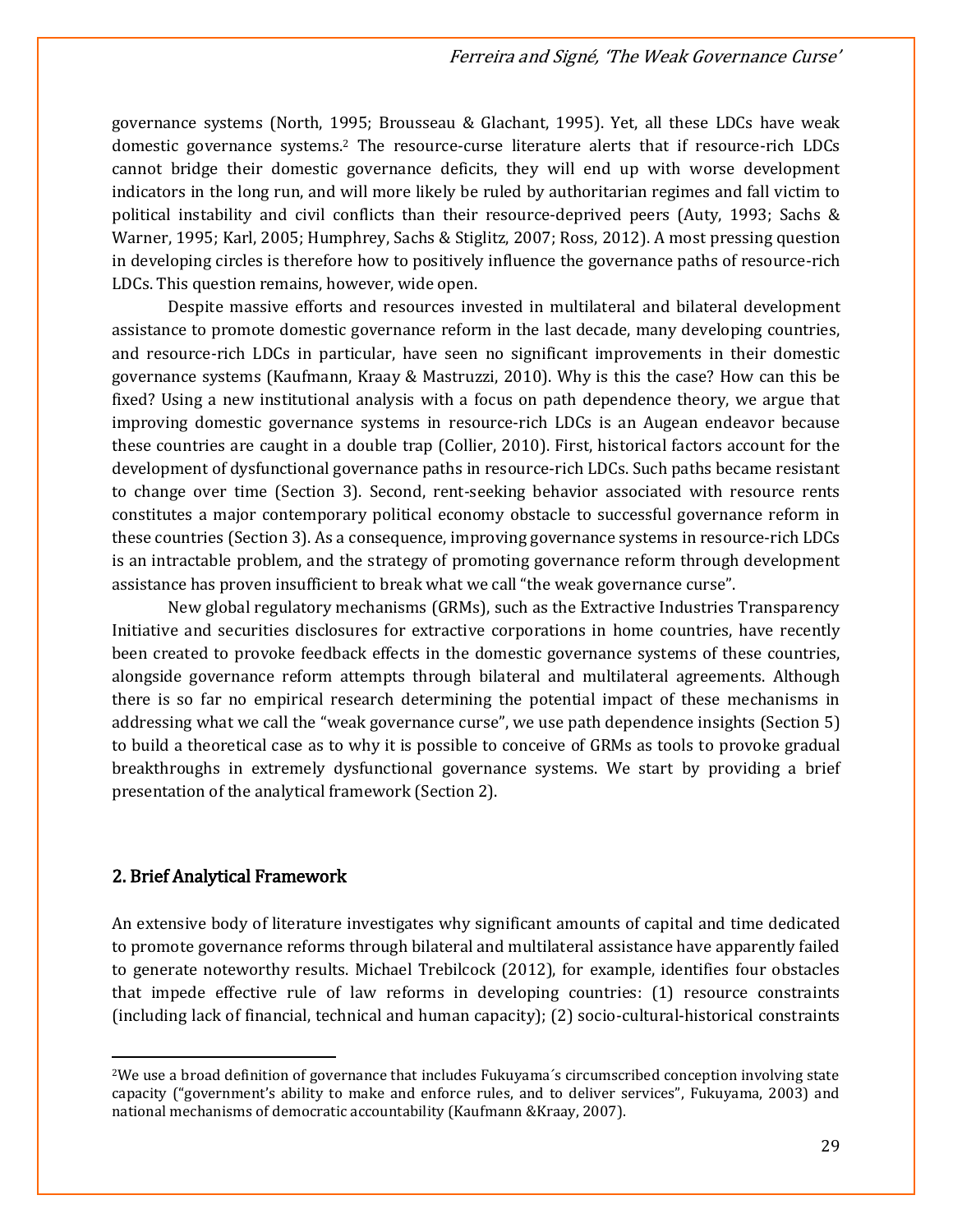(related to values, norms and attitudes adverse to the rule of law that prevent formal reforms from becoming effective); (3) political economy constraints (including lack of domestic demand for reforms and supply-side vested interests that derail or obstruct reform attempts); (4) legal origins that determine the subsequent performance of legal institutions (path dependence).

This extremely useful classification can be extended beyond rule of law reforms, to governance reforms in general. For the sake of simplicity, and to highlight the main points of this article, however, we concentrate on a single approach, that of the new institutionalism. In the last three decades, new institutionalist scholars have investigated the mechanisms of institutional formation and institutional change. Economics and political science scholars have concluded that institutions are resilient to change due to path dependence (Kay, 2003; Pierson, 2004; North, 2005; David, 2007; Zamagni, 2010; Signé, 2011; Acemoglu & Robinson, 2012). The concept of path dependence illuminates how past choices and events have both determined how current governance systems were originally shaped and have possibly created significant obstacles to institutional reform. To Allan M. Williams and Vladimir Balaz (2007, p. 37): "path dependence exists when the outcome of a process depends on its past history, on a sequence of decisions made by agents and resulting outcomes, and not only on contemporary conditions."

The path dependence literature compellingly explains why and how governance systems change. The concept of a critical juncture is key to understanding this process. An initial extraordinary event destabilizes an existing governance system by provoking dramatic shifts in domestic payoffs, thus opening the way to significant institutional change. This critical juncture enables the inauguration of a new governance path, which gets reinforced and stabilizes over time, becoming resilient to change. The same critical juncture can create a path that is functional in one system and dysfunctional in another, depending on the circumstances (Acemoglu & Robinson, 2012).

We use an expanded concept of path dependence – encompassing legal (institutional) origins and demand-side political economy constraints, as defined by Trebilcock (2012) – to argue that: 1) most resource-rich LDCs have inherited dysfunctional governance systems, which were reinforced over time, and are now "locked in"; 2) supply-side vested interests and rent-seeking behavior (see Section 4 for a comprehensive presentation of the concept) further complicate the picture. In other words, promoting effective governance reform has become intractable, and these countries are currently "trapped" in a weak governance curse. We assume that lack of resources is not the biggest challenge due to the massive amounts of external resources invested in governance reforms, and also the potential domestic financial resources available for resource-rich countries. We also assume that socio-cultural constraints, if confirmed, would not represent a defining factor.

In Section 5 of this paper we use path dependence concepts to envision three potential ways in which GRMs could interact with extremely dysfunctional domestic governance systems. First, these mechanisms can be used to provoke an external shock in a stable governance system. This may destabilize the system and create a critical juncture that will set up a new governance path. Paul Pierson (2004) argues that in cases where the institutional path seems so locked-in that all internal strategies have proven insufficient to break the bad equilibrium, only external shocks will be effective in promoting change. This would be the case, for example, with external military interventions.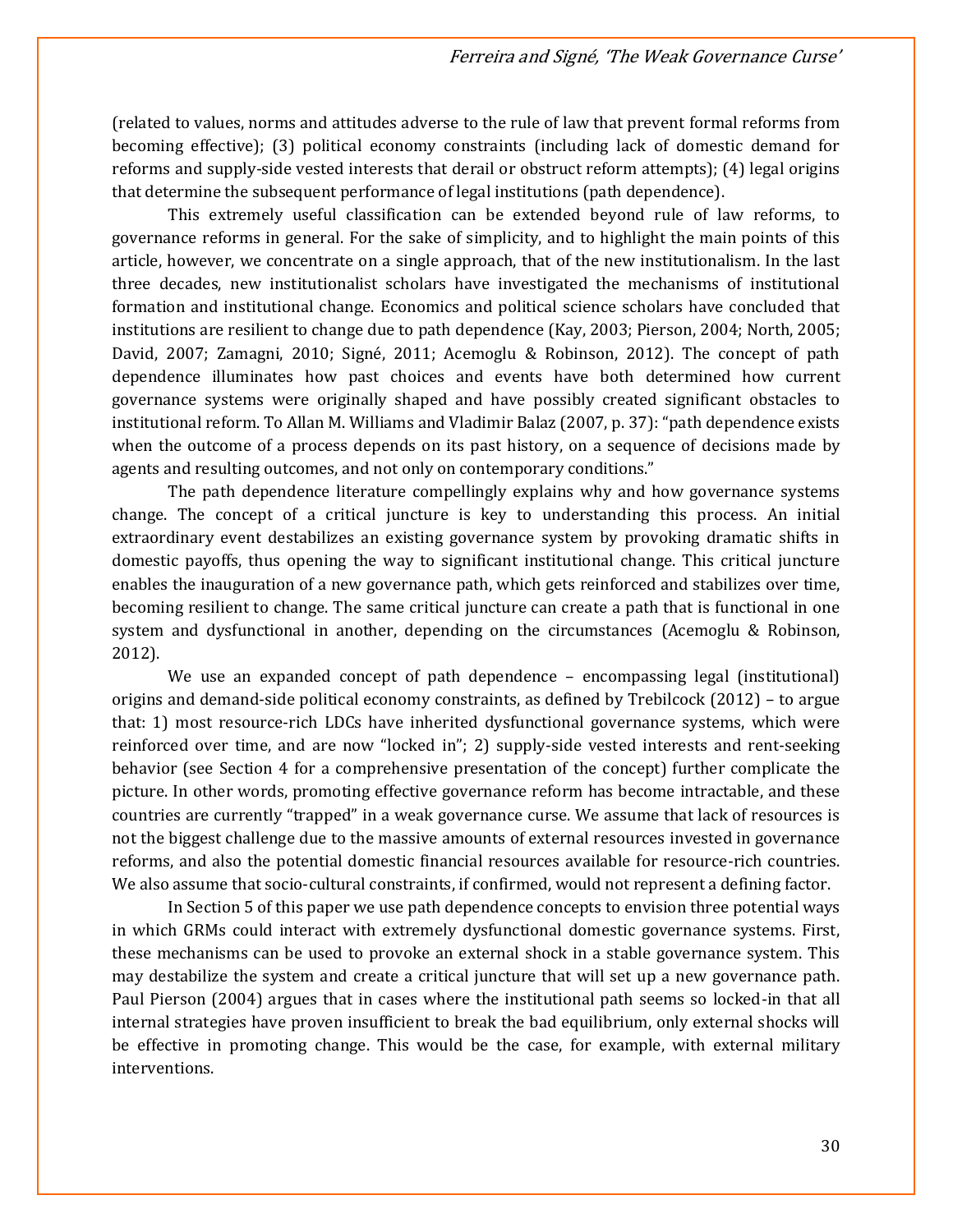A second possibility is to use GRMs to help foster gradual internal changes. This idea is based on two assumptions. The first assumption – as suggested by Kathleen Thelen (2003) – is that institutional changes do not depend on external shocks. Internal dynamics, even in bounded paths, are still fluid, and change is always occurring, however small. For Thelen it is always possible to find endogenous avenues to provoke feedback effects in stable dynamics. Collin Crouch and Henry Farrel (2004) expand Thelen's theory, arguing that often there are potential but dormant endogenous alternative mechanisms that can open new paths or that may provoke feedback effects to disrupt the dynamics of a dependent path. We argue, differently from these authors, that exogenous GRMs can operate in the same fashion that potential endogenous mechanisms operate, offering an innovative avenue that domestic actors may or may not use to set a new path in the domestic sphere. Thus, our second assumption is that external mechanisms can help foster internal changes. The idea proposed here, that exogenous institutional mechanisms can serve as key options to provoke feedback effects in extraordinarily resilient dysfunctional governance paths is grounded in a combination of Pierson's and Thelen's theories. Our research is then interpretative with a comparative historical method (Mahoney, 2004), systematically identifying the processes of continuity and change over time with the corresponding paths.<sup>3</sup>

# 3. The Paths of Resource-Rich LDCs

 $\overline{\phantom{a}}$ 

Twenty-two LDCs have been either experiencing a marked growth in resource exploitation or are expected to do so in the near future. According to the World Governance Indicators (Kaufmann, Kraay & Mastruzzi, 2010), these countries have weak governance systems, some well below the world and regional averages. Virtually all of these countries fell under direct or indirect colonial control by European states between the sixteenth to the late nineteenth century (Table 1).

| Country                  | <b>Colonial Power</b> | Country            | <b>Colonial Power</b> |
|--------------------------|-----------------------|--------------------|-----------------------|
| <b>DRC</b>               | King Leopold/Belgium  | Sudan              | France                |
| Niger                    | France                | South Sudan        | France                |
| Mozambique               | Portugal              | Zambia             | <b>UK</b>             |
| Chad                     | France                | Yemen              | <b>UK</b>             |
| Sierra Leone             | $_{\rm{UK}}$          | Tanzania           | <b>UK</b>             |
| Central Afr. Republic    | France                | Cameroon           | France                |
| Guinea                   | France                | Angola             | Portugal              |
| Mali                     | France                | <b>Timor Leste</b> | Portugal/Indonesia    |
| Afghanistan              | <b>UK</b>             | Sao Tome Prince    | Portugal              |
| <b>Equatorial Guinea</b> | Spain                 | Liberia            | ٠                     |
| Senegal                  | France                | Uganda             | <b>UK</b>             |

Colonization by foreign powers has been widely recognized as a critical juncture for the formation of institutional paths. Acemoglu & Robinson (2012), for example, argue that there is a strong

<sup>3</sup>For a detailed description of the comparative historical method used in this article, please read the full article of Mahoney (2004).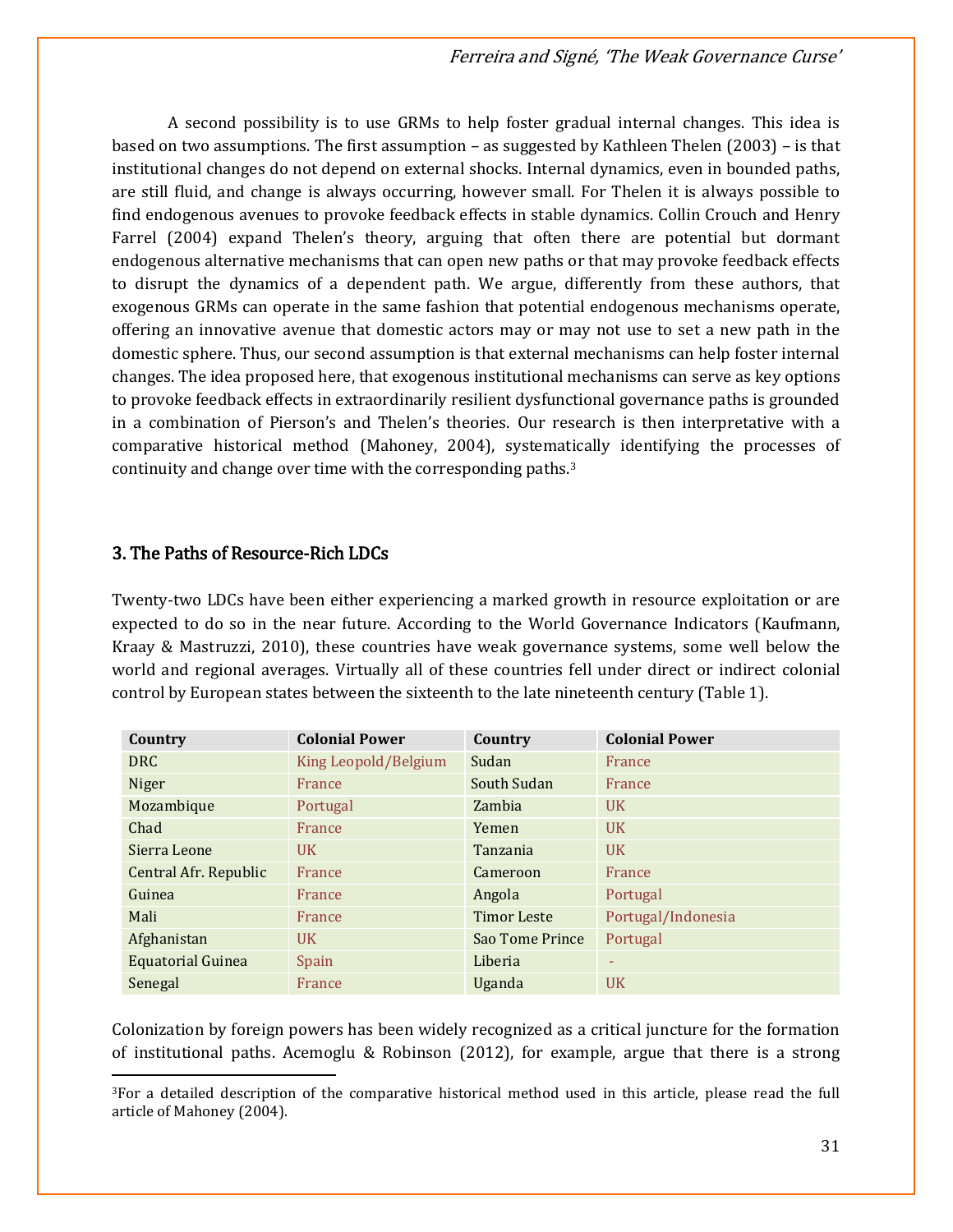correlation between extractive institutions established by European powers in colonies with low settlement rates and the weakness of current governance systems in these former colonies. Others argue that additional factors, such as harmonization of institutional transplants with local institutions or values (Berkowitz, Pistor & Richard, 2003), integration of indigenous constituencies in colonial institutions (Daniels et al, 2010), capture of extractive institutions by authoritarian local elites after independence (Engerman & Sokoloff, 2012) have all played a role to either mitigate or reinforce the dysfunctional governance paths in former extractive colonies. Once dysfunctional governance systems initiate at a certain critical juncture and are reinforced over time they likely become "locked in", making governance reform an intractable enterprise in these countries.

It is beyond the scope of this article to propose a complete analysis of the colonial strategy and subsequent institutional evolution of each of these 22 countries. The following anecdotal evidence is intended to paint a general picture of how, likely because of high levels of settler mortality, most of the resource-rich LDCs were mainly extractive colonies, with institutions controlled by small elites, which created structures to more effectively exploit natural resources and cash crops. These dysfunctional extractive institutions were generally reinforced by different factors over time.

DRC (former Belgian Congo), Chad (former Ubangui-Shari) and the Central African Republic, for example, were subjected to the system of European concessionary companies. The companies were offered concessions to exploit natural resources over large parts of the territories. Sierra Leone also experienced decades of rule by corporate concession. The Sierra Leone Company was incorporated in London and received authority from the British Crown to explore large portions of land and to "make laws until the settlers were capable of making their own" (Redden & Schlueter, 2005, p. 6). Portuguese colonies in Africa were also extractive. Gerald Bender (1978) argues that few free Portuguese were interested in settling in the African colonies, which were associated with hardship and death. The number and type of Portuguese settlers in Angola (and Mozambique and Sao Tome) were never in any way similar to those in the "new Europe" colonies, such as Canada or the USA, or even to those in the Latin American colonies (Bender, 1978). Many other current resource-rich LDCs had high levels of settler mortality and became "extractive states" dominated by their European colonizers (Acemoglu, Johnson & Robinson, 2012).

However, this initial critical juncture is not the only factor explaining the resilience of dysfunctional governance systems in this group of countries. Richard Sandbrook has extensively researched the political roots of economic stagnation in African countries. He argues that when European institutions were transplanted from metropolises to many African colonies, they were not socially embedded. With continued colonial exploitation they remained strongly dissociated from society. Gradually, these uprooted institutions adapted to their function in the new environment. The result, argues Sandbrook, was the consolidation of patrimonial states, with political and social regimes based on "personal rule" (Sandbrook, 1986, p. 319). Most of the African resource-rich LDCs fell into this category of patrimonial states.

The integration of European institutional models into pre-existing or traditional systems of maintaining social order was not a common feature in most of the 22 resource-rich LDCs. In French Equatorial Africa, for example, two very different legal codes were in use. French citizens were subject to the French legal code, regardless of color. Indigenous peoples were subject to customary law, but this law was administered not by local authorities but by French representatives (Kritzer,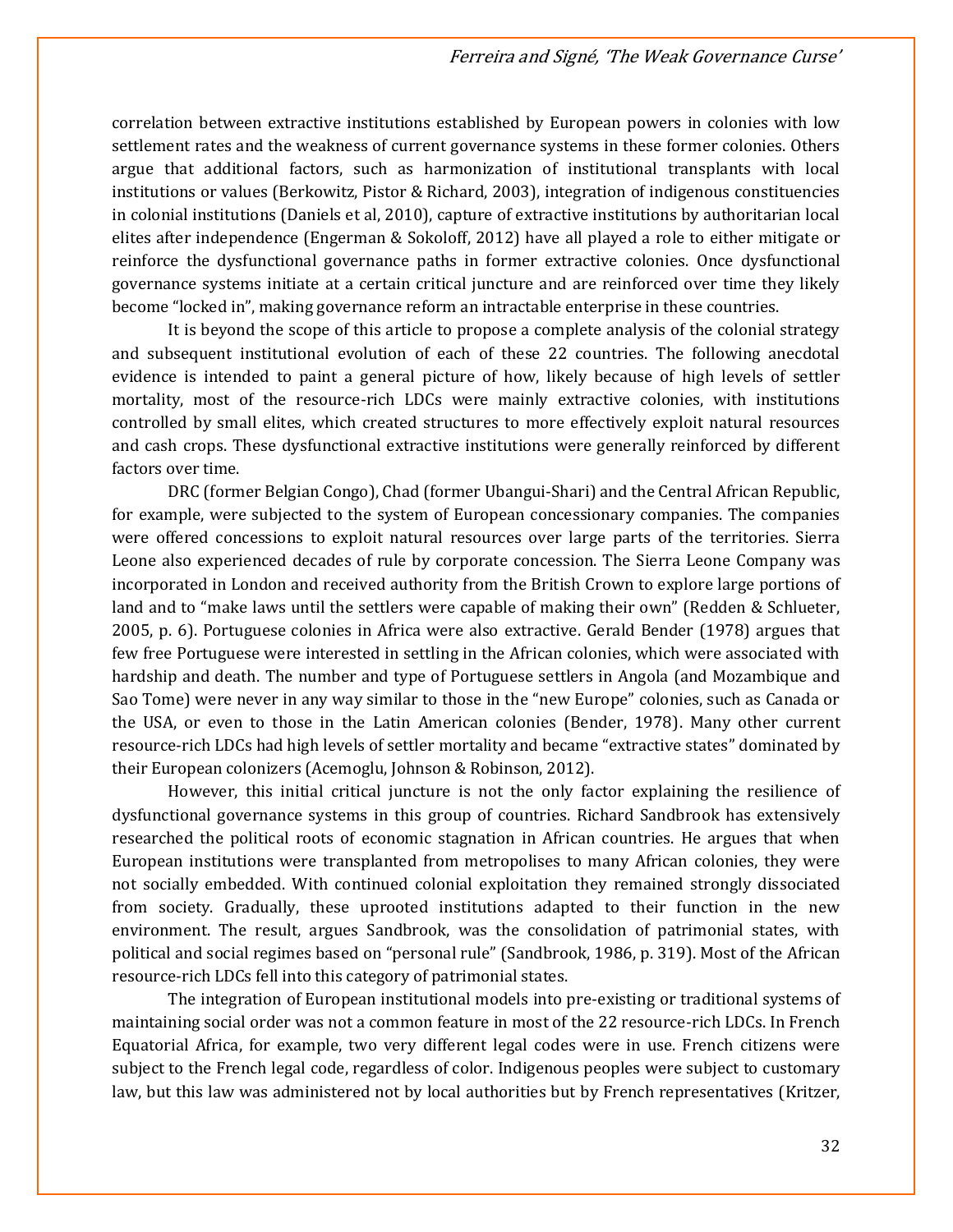2002). Similarly, in Angola there were two types of colonial courts, ordinary and special. The special courts heard cases involving Portuguese settlers. The ordinary courts, presided over by a colonial administrative official, heard cases involving "*indigenas*", meaning those Angolans considered "unassimilated and uncivilized". Until 1961 the Portuguese government officially classified 99% of all native Angolans as "unassimilated and uncivilized" (Redden & Schlueter, 2005). Indigenous constituencies were rarely represented in colonial legislative institutions in LDCs.

Therefore, many resource-rich LDCs that are currently experiencing a resource boom – or are about to do so – have inherited governance frameworks that lack legitimacy among most of the population, that are patrimonial and non-conducive to local development, governmental accountability or political participation. After independence, the capture of institutions by autocratic leaders in most of these countries, compounded by the rivalries of the Cold War, contributed to the emergence of dysfunctional governance frameworks. As a result, the challenge of reforming these institutions is daunting. Therefore, it is true that path dependence can help us understand where these dysfunctional systems originated. The question is whether path dependence insights can also help us determine how to improve these systems, as we will discuss in Section 4.

Yet, besides the historical factors that generated and reinforced dysfunctional governance systems in resource-rich LDCs, there is another element that makes governance reform even more intractable. Because of the availability of significant resource rents, rent-seeking behavior (Calhoun, 2002) functions as a major contemporary factor that continues to "lock in" already dysfunctional governance systems in these countries. Although not much discussed in the path dependence literature, the idea that significant natural resource rents may cause perverse distortions in a country's institutions is not new. This idea is addressed in the rentier state literature that has developed since the 1970s, which we will discuss next.

# 4. Rent-Seeking Behavior: The Contemporary Trapping Mechanism

There is a long line of studies affirming that rent-seeking behavior, a phenomenon associated with significant resource rents, has a deleterious impact on political institutions. This literature precedes the broader literature on the resource curse.

Hossein Mahdavy (1970) introduced the theory of the rentier state in the 1970s. Rentier states are countries that receive substantial amounts of economic rents from abroad, on a regular basis. These can be rents from exports of minerals, oil and other natural resources, or even aid. In these states significant income and wealth derive from chance or situation, instead of resulting from labor and constant capital investments (Yates, 1996). This certainty of unearned rewards would cause a rentier mentality in leading political and economic actors, reducing their incentives to advance or to accept important institutional reforms favouring productive activities and collective prosperity.

The rentier state literature claims that ruling elites in oil states become divorced from and unaccountable to the country's citizens. Some factors facilitate rent-seeking behavior in rentier economies. First, according to Fadil (as cited in Yates, 1996): "the rentier state becomes the main intermediary between the oil [or mineral] sector and the rest of the economy". Second, access to substantial rents allows state actors to buy off opposition and to repress any contestation of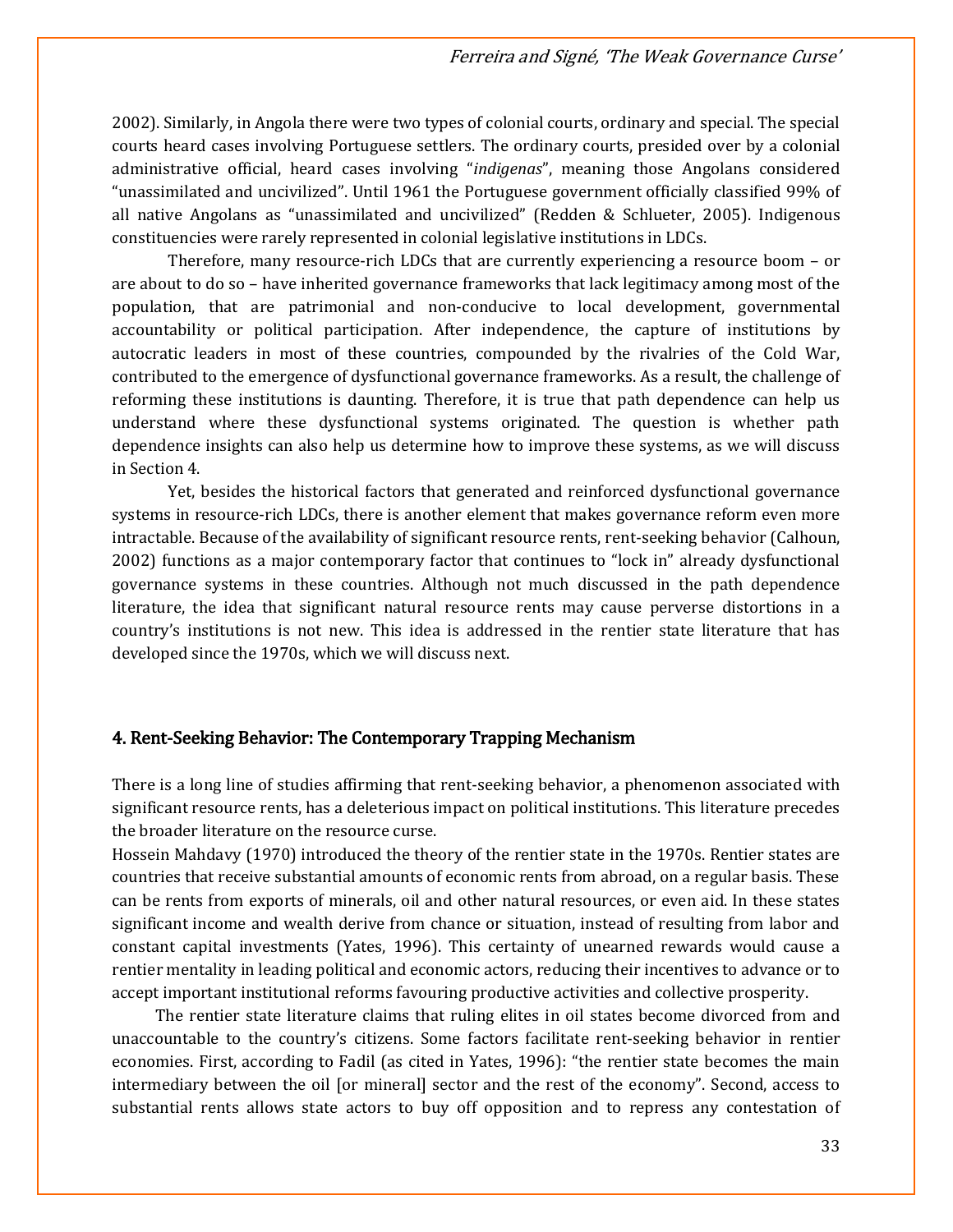authority. Third, unlike other countries rentier states do not need to build tax systems in order to capture resources. A tax bureaucracy has been historically associated with facilitating the flow of information, strengthening social and political pressure and providing incentives to institution building (Karl, 2004, p. 665). Auty (2006) affirms that high rents create incentives to state capture "because it confers immediate personal and political benefits". In contrast, wealth creation (via manufactures, for example) is a long-term process, whose revenues may benefit others down the line and not current actors. The captured rents are diverted from the competitive economy and invested in inefficient state bureaucracy and national industries, or are stolen by elites (Khan and Jomo, 2000).

In *The Third Wave [of Democratization],* Samuel Huntington (1991) also called attention to the correlation between oil rents, weak tax systems and weak demand for democratic accountability. More recently, while undertaking comparative studies of contemporary oil states, Terry L. Karl (2004, p. 106) argued that oil revenues led states to become "over-extended, overcentralized and captured by special interests". In 2006, while editing essays on many promising 1990s transitions to democracy which ended up slowing down, reversing or collapsing, Michael Dauderstadt and Arne Schildberg (2006, p. 7) affirmed: "Authoritarian rentier economies are often the root cause of [the] lack of transition [to democracy] and of subsequent underdevelopment, conflict and terrorism". In 2006 Pius Fisher analyzed the difficulty of implementing institutional reforms in Tanzania, concluding that: "rent-seeking is probably the main impediment to economic development in general and to reforming economic policy in particular".

In a 2006 study Richard Auty (Dauderstadt & Schildberg, 2006) argues that the perverse incentives of high rents were the main explanation for diverging development paths among developing countries, mediated by institutions. Kurt Weyland (2010) also argues that the rentier state theory can explain why resource-rich Venezuela, Bolivia and Ecuador are adopting radical leftist and increasingly authoritarian policies, diverging from the trend of more moderate changes (towards leftist policies or towards rightist policies) negotiated within democratic institutions in the rest of Latin America. For Weyland (2010, p. 145): "Bolivia's move from leftist moderation to radicalism, which occurred soon after the discovery of huge natural gas reserves, provides striking evidence for this novel twist on rentier state arguments". Sebastian L. Mazzuca (2013) similarly argues that the Chinese and Indian massive demand for natural resources goes a long way in explaining the rise of what he calls "rentier populist" governments in Venezuela, Bolivia, Ecuador and, to a lesser extent, Argentina (Mazzuca, 2013, p. 108). Larry Diamond (2010) has also pointed to the "oil curse" as one of the main explanations as to why oil-rich Arab countries have remained so anomalously immune to the various worldwide waves of democratization.<sup>4</sup>

Resource-rich LDCs are therefore facing two distinct trapping mechanisms: their dysfunctional governance systems originated in the past and became dependent over time; and now rent-seeking makes these governance systems even more resilient by creating an important incentive for contemporary political and economic actors to prevent attempts to steer the

 $\overline{a}$ 

<sup>4</sup> To be sure Diamond also points to religion and culture, to the perfection of authoritarian statecraft by Arab countries over time and to international geopolitics as other factors that help to explain the lack of liberal democracies in the Middle East. Yet for him the real game changer for the region would be a "prolonged, steep decline in world oil prices" because oil rents are enabling those countries to constantly control and suppress the political and social pressures for democratization.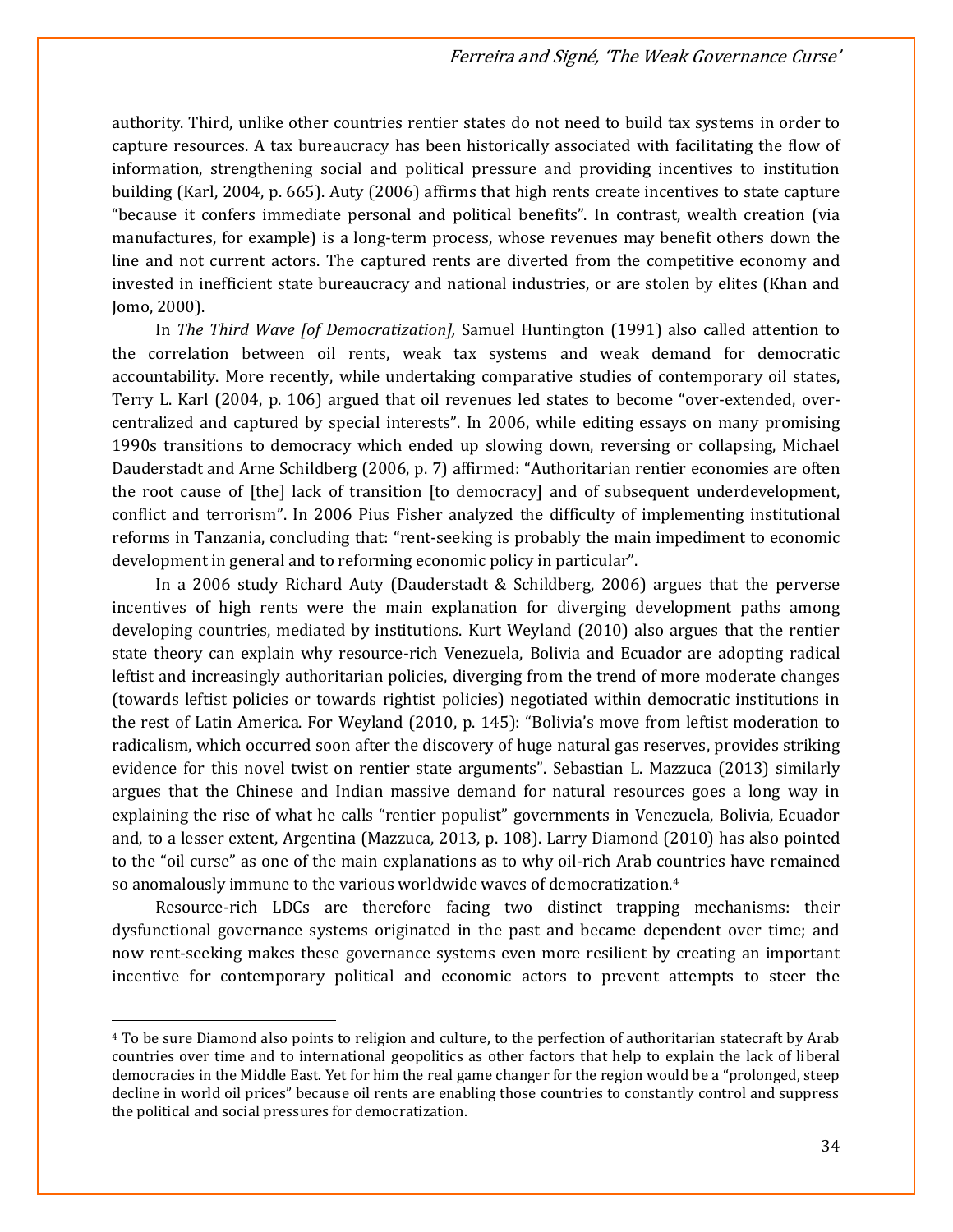governance systems towards a more functional path.

The existence of this double trapping mechanism does not mean that it is impossible to shift paths in the future. One possibility is a new critical juncture, like the external intervention imposed on Afghanistan, or the ones inaugurated by social revolutions in the Middle East. However, the longterm outcomes of the American intervention in Afghanistan and of the 2011 Arab Spring are by no means clear. The July 2013 popularly-backed military coup against the Morsi regime in Egypt, and its quick turn to a repressive and violent military regime are sober illustrations of how difficult it is to harness a critical juncture to inaugurate and maintain a functional institutional path. Are critical junctures the only possible, if uncertain, way out of these trapping mechanisms? We address this question next.

#### 5. Global Regulatory Mechanisms as Escape Routes

Both the explanatory and retrospective path dependence literature (David, 2007; Zamagni, 2010; Kay, 2003; Williams & Balaz, 2007; North, 2005; Arthur, 1989; Pierson, 2004) and the emerging prospective path dependence literature (Levin, 2009; Prado & Trebilcock, 2011) that seeks to illuminate how countries break free from, or may be able to break free from, a dysfunctional governance path, have so far disregarded the possibility that global regulatory mechanisms may in fact interact with internal dynamics, gradually provoking feedback effects in a dysfunctional equilibrium. Pierson's (2004) theory that in some cases external interventions have proven key to forcefully disrupting the dysfunctional governance trap seems as compelling as Thelen's (2003) theory that internal dynamics are never totally locked in, and that endogenous avenues have often been responsible for breaking a dysfunctional path. One theory does not exclude the other. We argue that external factors such as global regulatory mechanisms should be more thoroughly investigated as factors that can explain how to break extremely resilient dysfunctional governance paths, even in the absence of a critical juncture. These external mechanisms should be taken into consideration by reformers searching for ways to address the complex trapping mechanisms that keep dysfunctional domestic governance paths locked in.

In this article we draw from Julia Black's (2002) broad definition of regulation, meaning: "the sustained and focused attempt to alter the behavior of others according to defined standards or purposes with the intention of producing a broadly identified outcome or outcomes […]." By global regulatory mechanisms (GRMs) we mean the institutionalized policy instruments that are created by social, business or political actors to set standards and to facilitate informationgathering and information-sharing in order to influence the behavior of other social, business or political actors that are located in foreign states (Black, 2002; Levi-Faur, 2011). To be clear, it is not necessary for the mechanism to be created at a global institutional setting, such as international or transnational organizations. If a state unilaterally creates a regulatory mechanism that, although domestic, has as the main objective to influence the behavior of social, business or policy actors located beyond its national borders, it falls into our definition of GRM.

GRMs are extremely diversified in terms of the subjects they intend to regulate and their objectives (Kingsbury, Krisch and Stewart, 2005). We shall therefore clarify which GRMs we are referring to in this article. First, in terms of subjects, our focus is on GRMs created to influence state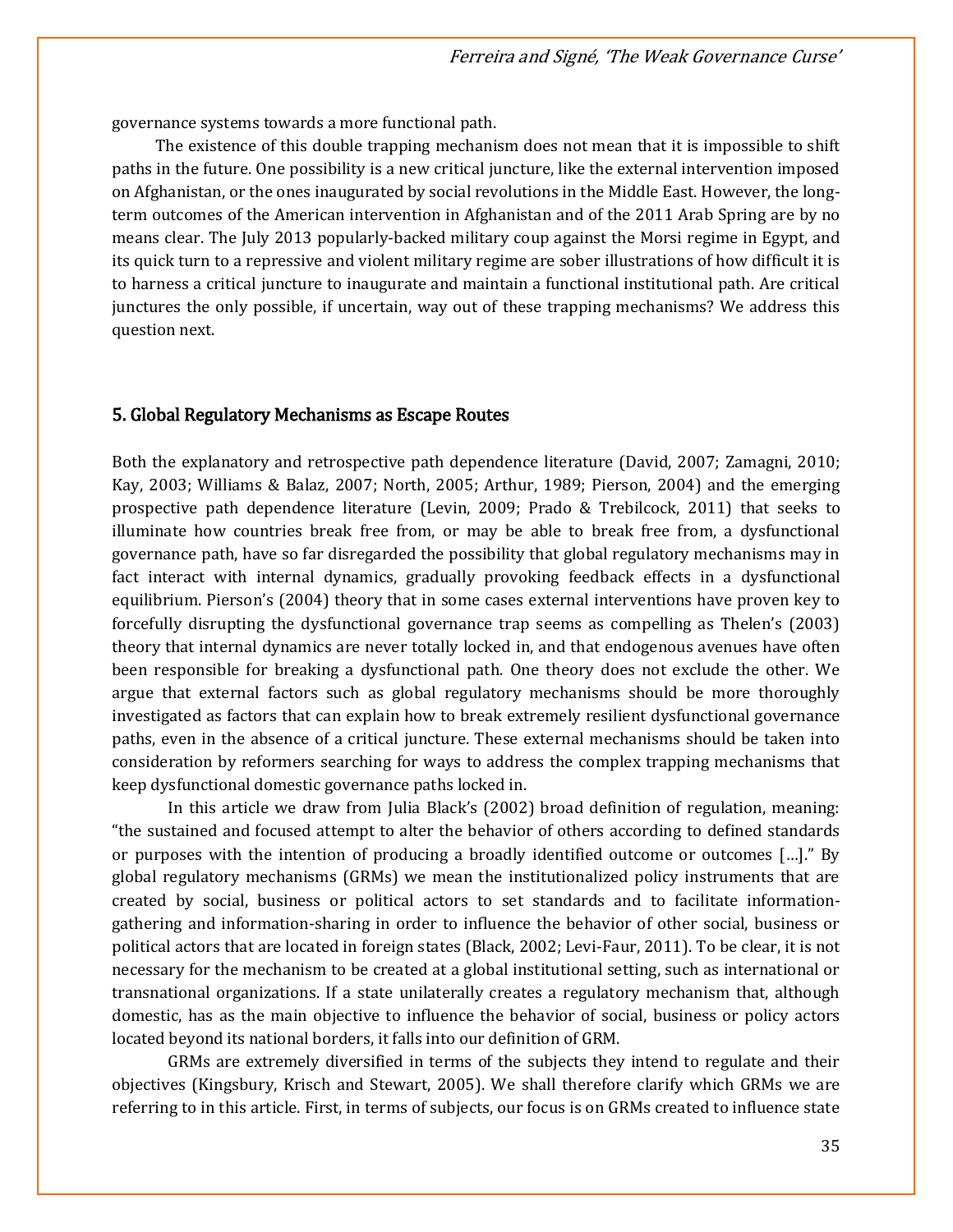behavior, not the behavior of social or business actors. Second, in terms of objectives, we do not deal with the more traditional GRMs, designed to influence the behavior of states towards each other (e.g. international security treaties), or to foster inter-state cooperation in managing global goods or addressing global problems (e.g. multilateral trade or environmental agreements). We specifically focus on modern GRMs, designed to influence how other states behave within their own territories (Slaugther & Burke-White, 2007). Yet, our focus is even more specific, since we do not deal with those GRMs that seek to influence how states behave towards their own individuals or particular groups (e.g. human rights treaties).

Thus, we refer to a very specific group of GRMs, created by social, business or political actors to influence how other states shape their own domestic governance systems to affect their own development outcomes, or to address domestic problems that cause international concern. Examples are World Bank aid or loan agreements to promote good governance and rule of law in developing countries, or bilateral development assistance agreements between countries. We also refer to newer GRMs such as transnational multistakeholder initiatives created with the objective to improve domestic governance systems in developing countries, e.g. the Extractive Industries Transparency Initiative. Finally, we include new forms of extraterritorial regulations that have been created in developed countries to, albeit indirectly, cause positive feedback effects in domestic governance systems in foreign developing countries, such as USA and EU extraterritorial securities disclosure regulations in the extractive sector, whose ultimate purpose is to increase the transparency in the management of natural resources in resource-rich but governance-poor developing countries.

To be sure, the idea proposed in this article is not completely new. Indeed, the fact that global mechanisms interact with – and may have significant implications for – the internal dynamics of domestic governance paths has apparently guided the analysis of Pistor and Milhaupt (2008) in their book "Law and Capitalism". Pistor and Milhaupt (2008, p. 192) argue that domestic governance structures, including legal systems that are the focus of their study, experience a highly interactive process of action and strategic reaction with global institutions and actors. In four out of six cases that the authors investigate in the book, the exposure of a domestic governance regime to international markets and practices has proved to be a prominent catalyst for change, even in the absence of a major external shock.

For Pistor and Milhaupt, external investors demanding better governance in capitalimporting countries explain the spread of laws protecting individual property rights in countries that apparently lacked sufficient internal demand for property rights reform (p. 7). They argue that in a globalized world, key constituencies of domestic governance systems are no longer predominantly insiders. The question is why and how the participation of outsiders has enhanced the protective function of property law in some of the cases they analyze. The authors argue that outsiders demand better governance in foreign capital importing countries because they do not have easy access to internal networks of relations and the informal property protections on which privileged insiders rely. For Pistor and Milhaupt (p. 194) there is a second reason why outsiders, rather than insiders, promote mechanisms to influence foreign domestic systems: sometimes outsiders have the political leverage to promote institutional mechanisms that domestic actors lack.

Pistor and Milhaupt also explain why external constituencies rely on the interaction with domestic constituencies to obtain better results. Despite their greater leverage to propose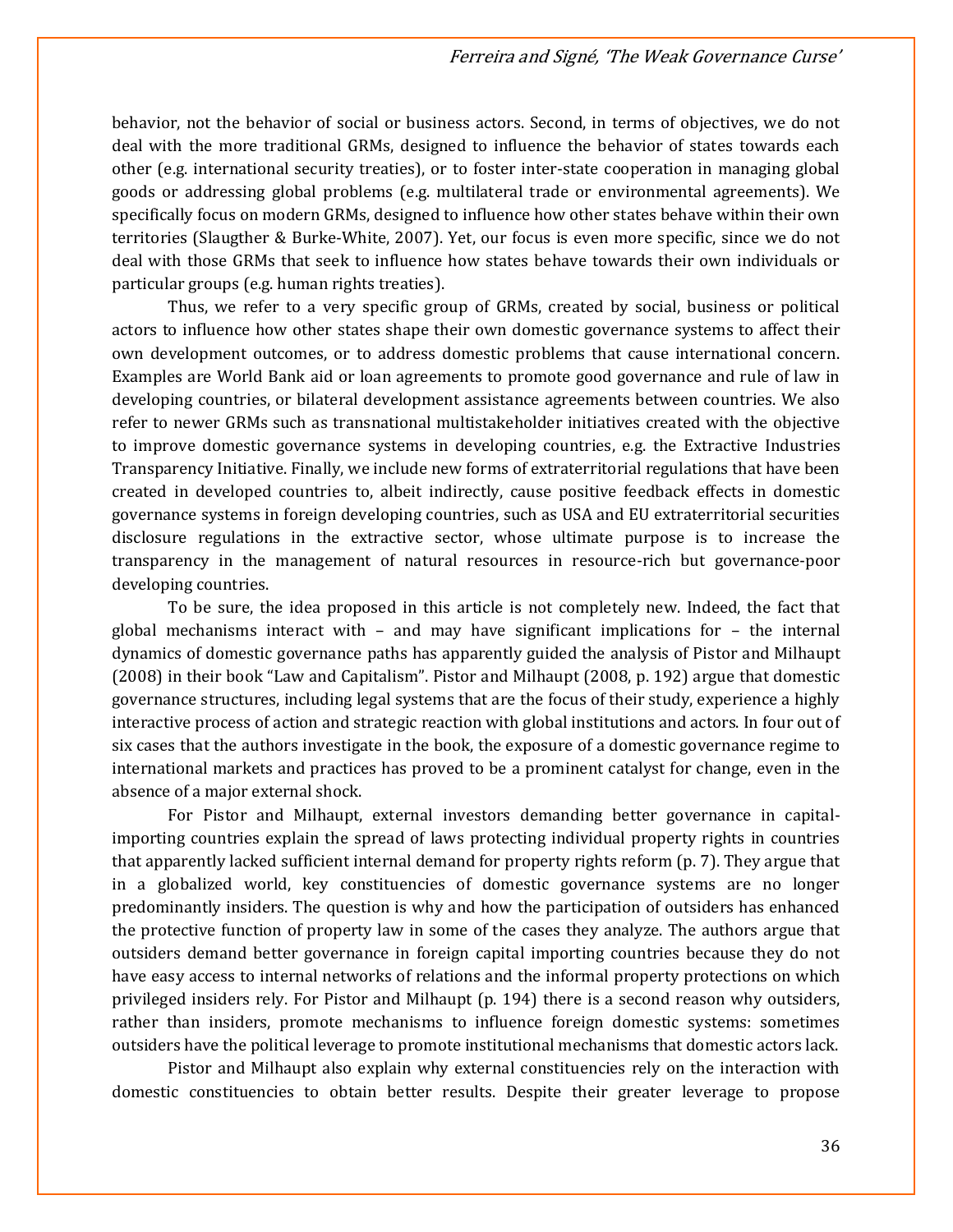institutional mechanisms, external constituencies often lack the legitimacy to use these mechanisms to advance their own interests. The combination of the leverage of outside constituencies and the legitimacy provided by internal constituencies is key for the external mechanisms to ignite internal change. In the authors' words (p. 194): "[...] the uncoordinated but cumulative efforts of foreign and domestic actors appear to make a powerful combination for inducing institutional change in an increasingly globalized world". Pistor and Milhaupt's insights are extremely useful for investigating whether external mechanisms could serve as tools to enable this combination of leverage of external constituencies and legitimacy of internal constituencies to break the resilient dysfunctional path in resource-rich but governance-poor countries.

One difference between Pistor and Milhaupt's study and the inquiry proposed in this article relates to the academic discussion over descriptive versus prospective and normative value of path dependence scholarship. Pistor and Milhaupt are very clear that their study on the influence of global economic interactions in domestic legal systems is descriptive, not normative (p. 10). Their work is not intended to serve as a guide to policy-making, but rather to understand why some countries made certain institutional choices in the past and to predict what choices may be made in the future. However, siding with those that think that path dependence insights can also be used in a prescriptive manner, we argue that GRMs should also be seen strategically as institutional choices beyond existing endogenous avenues that reformers could use to provoke feedback effects in governance systems that are caught in complex trapping mechanisms, such as is the case in most resource-rich LDCs. Our theory is that in some cases GRMs may be intentionally harnessed as tools to ignite or to strengthen internal processes of change, by enabling the interaction of external and internal pro-reform constituencies.

Although GRMs should also be seen as viable alternatives to fix the "weak governance curse" in resource-rich LDCs, we should be cautious not to assume that they necessarily have a positive impact on reforms. In fact, the type of GRM as well as the domestic political environment and its institutional configuration are key factors that will determine whether a GRM may succeed or fail, or even have a negative unintended impact. As demonstrated by Signé (2011), an external mechanism is less likely to succeed in case of institutional intrusion and absence of a strong basis of domestic supports. Institutional intrusion is defined as "a semi-strategic and semi-structural process through which national actors are partly forced to adopt new institutions or policies, and agree to do so only because of asymmetry in power, structural constraints (structure), or potential benefits (strategies) of the international actors. In this context, relevant and non-constraining alternatives are quasi inexistent, but national actors still have (limited) room for negotiations" (Signé, 2011, p. 181). Relevant illustrations of institutional intrusions are first generations of structural adjustment policies in Africa. Leaders, who had extremely limited room for manoeuver, were not really participating in policy formulation, and were almost constrained to accept coercive conditionalities to receive vital funding. Additionally, most of these leaders were not willing or able to effectively implement such policies, which had led to mitigated results.

GRMs are more likely to succeed and have strong positive impacts in case of strong domestic support through an institutional inclusion process. Institutional inclusion is then defined as "a semi-strategic and semi-ideational process through which national or regional actors intentionally include current international strategies (or solutions) to shape a new institution or policy with the aim of increasing the probability of [domestic] acceptance (via recognition, social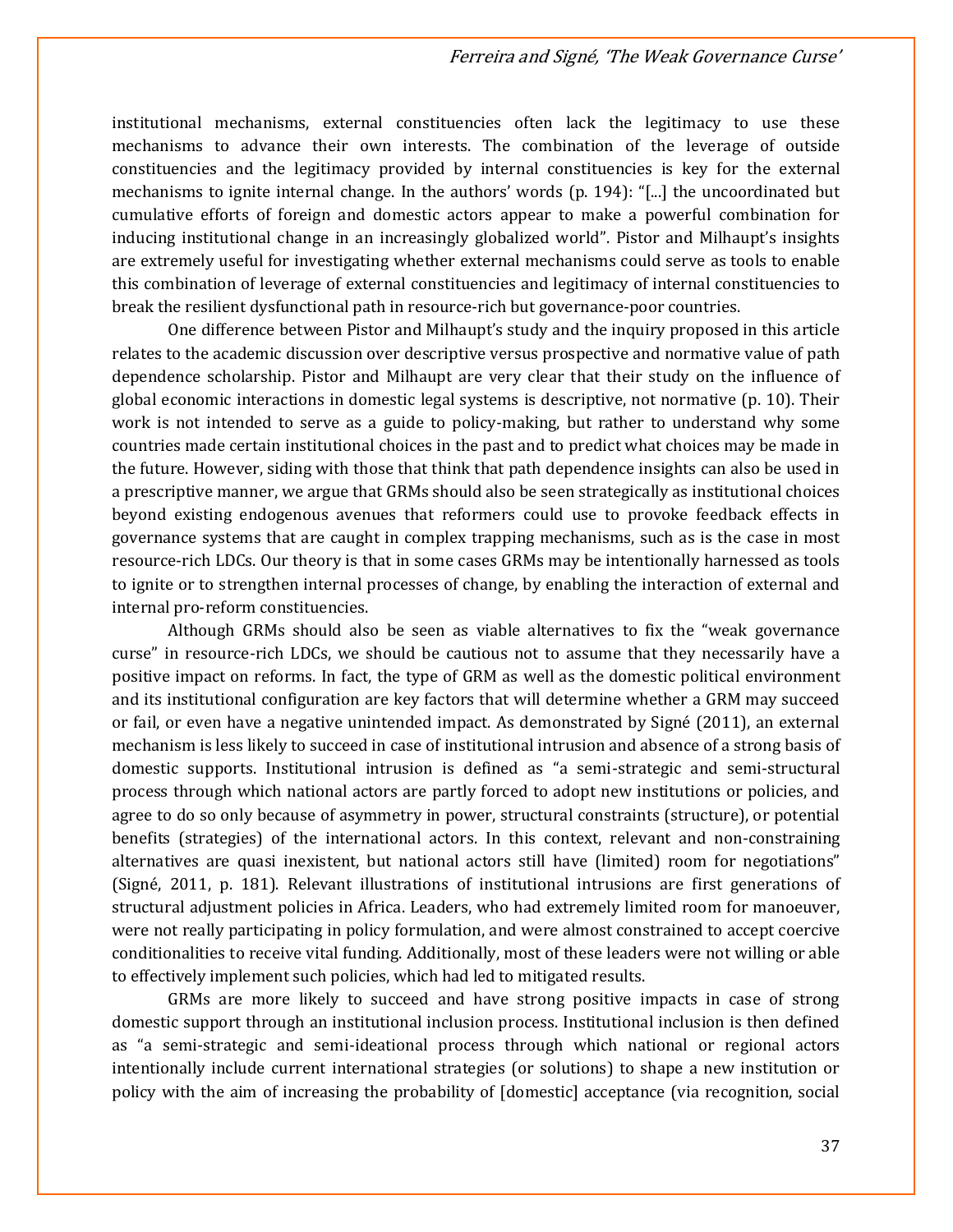suitability, real or perceived common values) […] Inclusion does not necessarily imply success or failure [...] Once institutions or policies are adopted, dynamics can vary greatly" (Signé, 2011, p. 181). Institutional inclusion is more likely to lead to both rapid (immediate) and slow moving changes, as domestic actors play a more active role than in the semi-structural intrusion process. Relevant illustrations of institutional inclusions are the Poverty Reduction Strategy Papers (PRSPs) at the national level, and the New Partnership for Africa's Development at the regional level. In order to facilitate the acceptance and success of their strategies, but also because they promote shared (real or apparent) international values, leaders are proposing global strategies that integrate several internationally proposed solutions.

These concepts were successfully tested to explain the dynamics of policy innovation and continuity as well as the paradigm shifts in the political responses to the twenty-first century versus twentieth century economic and financial crises in Africa (Signé, 2011).

## **6. Conclusion**

This article argues that two trapping mechanisms – path dependence and rent-seeking behavior – explain why most resource-rich LDCs are locked into a "weak governance curse". We suggest that path dependence insights should be used in a forward looking manner to provide guidance for those actors that are seeking to devise mechanisms to help reformers in these countries to escape this double trap. We side with those in the path dependence literature that believe that a dysfunctional path, however resilient, is still dynamic, open to internal mechanisms that enable gradual change, and therefore, is often not completely dependent on external shocks to escape the trap. However, we propose that in intractable cases such as those faced by resource-rich but governance-poor countries, external institutional mechanisms that enable a combination of the leverage of external pro-reform constituencies and the legitimacy of internal pro-reform constituencies may offer crucial missing choices for pro-reform actors to break dysfunctional paths.

As noted above, we are not proposing that a GRM will always be successful in provoking internal change in dysfunctional dynamics in resource-rich developing countries. In fact development assistance agreements, which are one form of GRM, have proven insufficient in most cases. We are proposing that different types of global regulatory mechanisms may expand the limited choices internal reformers currently face. Our argument is that in some cases exogenous mechanisms may interact with existing endogenous mechanisms. Reformers could use global regulatory mechanisms in their attempts to destabilize the dysfunctional equilibrium from the inside. External mechanisms would therefore reinforce a trend or force already present in internal dynamics. External mechanisms can also be used to bring new actors into the internal dynamics, creating a new path for change. In other cases, however, exogenous mechanisms may prove ineffective, provoking no change at all in internal dynamics. Whether an external mechanism will be effective or not is largely unpredictable. Much depends on the characteristics of the governance path and current situation in each country: the political economy obstacles to reform, the different endogenous levels of demand for reform, the various political and technical capacities of internal actors, etc. There is also a need to be cautious about the potential unintended negative effects of GRMs in the domestic governance system.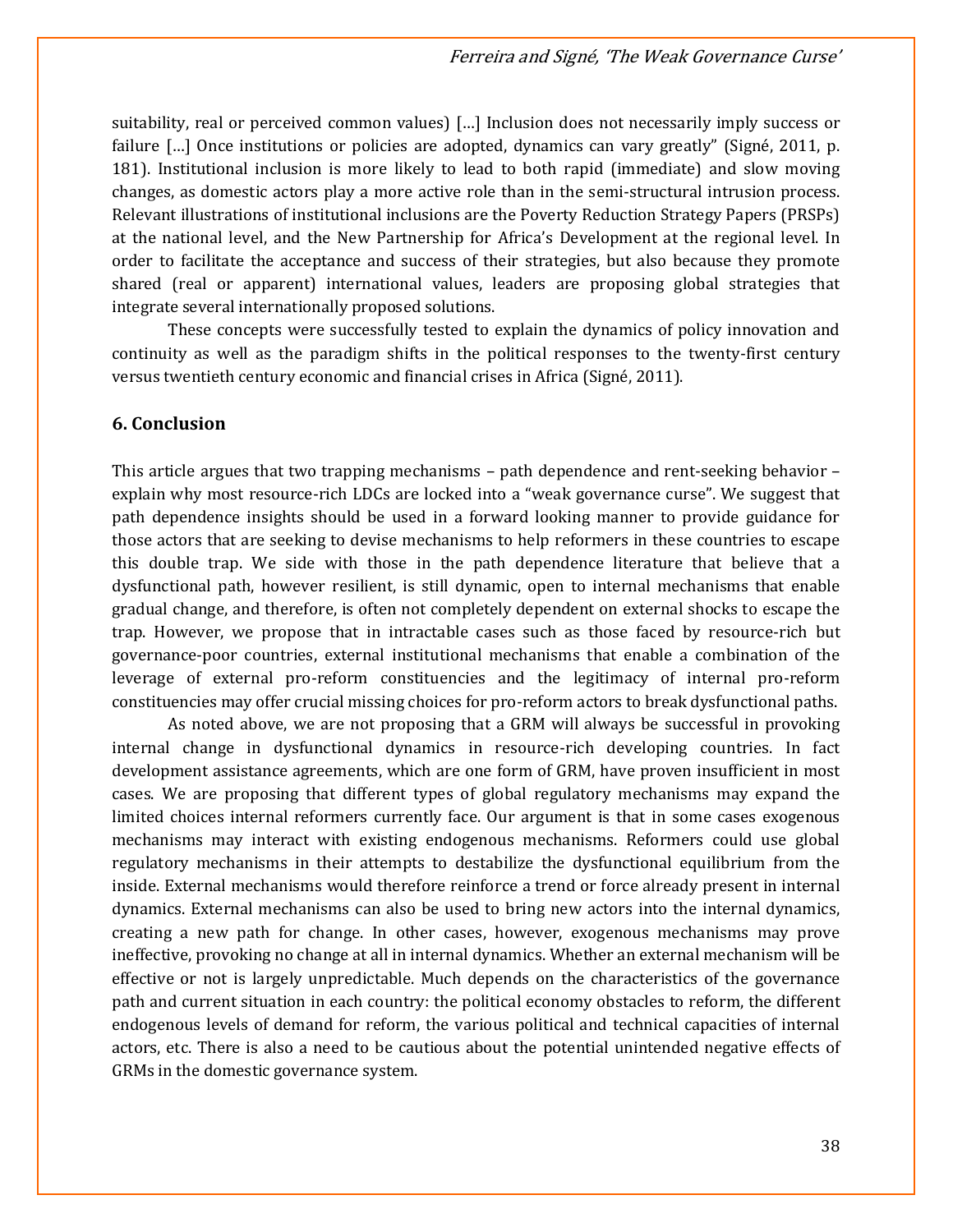Finally, we argue that it is not possible to predict which global regulatory mechanism may prove the most efficient tool to allow the combination of the leverage of external constituencies and the legitimacy of internal constituencies to increase the chances of breaking a dysfunctional governance path. A mechanism that facilitates institutional inclusion by offering more options to domestic actors would more likely lead to successful reform.

One global mechanism may function well in country A, while not functioning well in country B, and not functioning at all in country C. Much would depend on the particular internal circumstances of each country. In this case, it is better to have as many external options as possible, so that reformers can explore which mechanism may work best for the country in question. Although some of the proposed concepts (institutional intrusion and institutional inclusion) have been systematically tested with success (Signé, 2011), this article proposes the theoretical articulations of our research agenda on path dependence, GRM and other institutional processes likely to better explain institutional or policy persistence, innovation, success and failure in developing countries. In upcoming papers, we will further test and develop our theory with conceptual refinement and empirical investigations of comparative interests.

## References

Acemoglu, D. and J.A. Robinson. 2012. *Why Nations Fail: The Origins of Power, Prosperity and Poverty*. New York: Crown.

Arthur, W.B. 1989. "Competing Technologies, Increasing Returns and Lock-in by Historical Events." *The Economic Journal* 99, No. 394: 116-31.

Auty, R.M. 1993. *Sustaining Development in Mineral Economies - The Resource Curse Thesis*. New York: Routledge.

Auty, R.M. 2006. "Authoritarian Rentier States in a Broader Development Context." In Dead Ends of Transition: Rentier Economies and Protectorates, eds. M. Dauderstadt, and A. Schildberg. Frankfurt: Campus Verlag.

Beblawi, H. and G. Luciani eds. 1987. *The Rentier State.* London: Croom Helm.

Bender, G.J. 1978. *Angola under the Portuguese: The Myth and the Reality.* Berkeley: University of California Press.

Berkowitz, D.; K. Pistor; and J.F. Richard. 2003. "Economic Development, Legality and the Transplant Effect." *European Economic Review* 47, No. 1: 165-95.

Black, J. 2002. "Critical Reflections on Regulation." *Australian Journal of Legal Philosophy* 27: 1-36.

Brousseau, E. and J.M. Glachant, eds. 2008. *New Institutional Economics: A Guidebook.* New York: Cambridge University Press.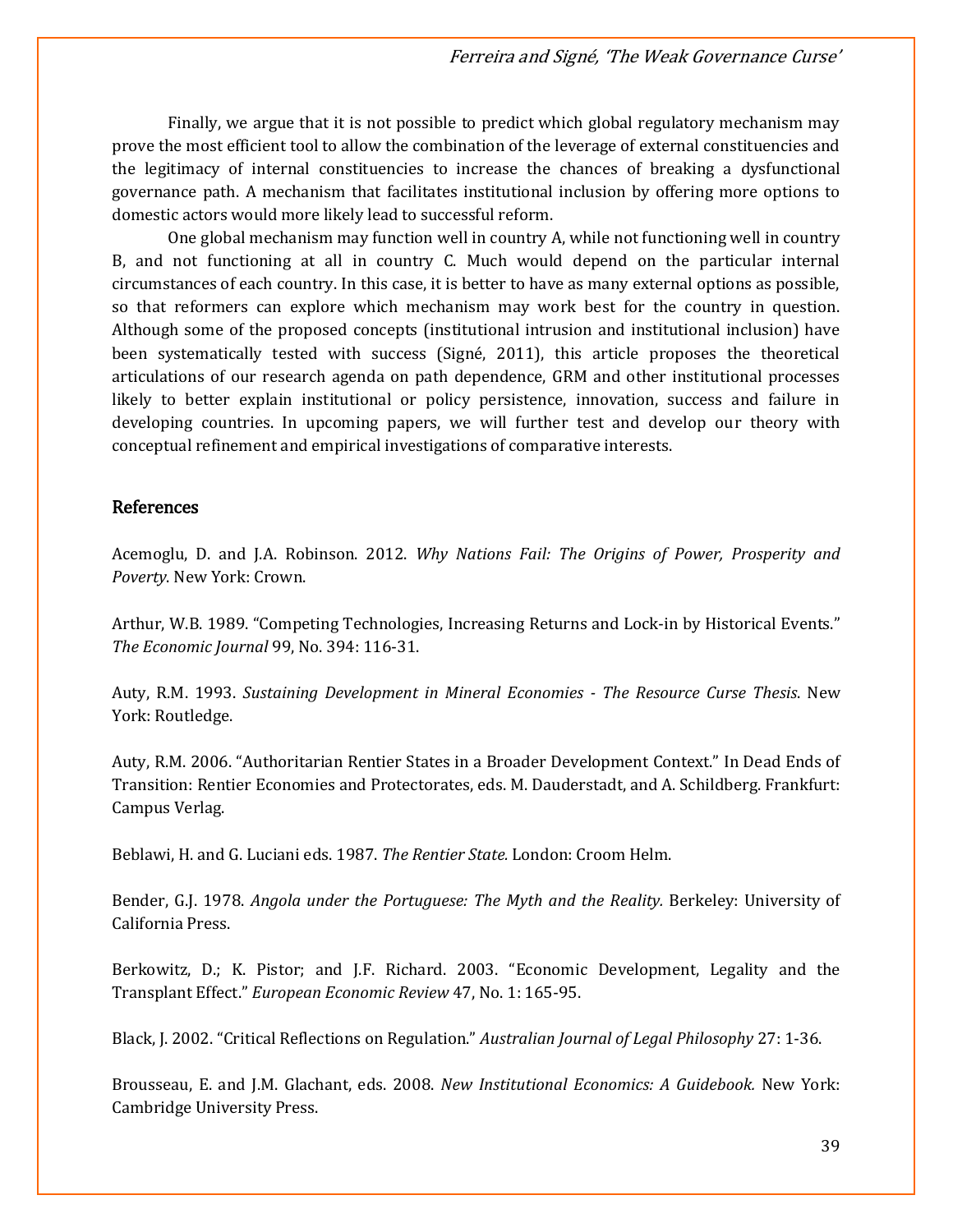Calhoun, C. ed. 2002. *Dictionary of the Social Sciences.* Oxford: Oxford University Press.

Collier, P. 2010. *The Plundered Planet: How to Reconcile Prosperity with Nature.* London: Allen Lane.

Crouch, C. and H. Farrell. 2004. "Breaking the Path of Institutional Development? Alternatives to the New Determinism." *Rationality and Society* 16, No. 1: 5-43.

Daniels, R.J.; M.J. Trebilcock; and L.D. Carson. 2011. "The Legacy of Empire: The Common Law Inheritance and Commitments to Legality in Former British Colonies." *The American Journal of Comparative Law* 59, No. 1: 111-78.

Dauderstadt, M. and A. Schildberg, eds. 2006. *Dead Ends of Transition: Rentier Economies and Protectorates*. Frankfurt: Campus Verlag.

David, P.A. 2007. "Path Dependence: A Foundational Concept for Historical Social Science." *Cliometrica: Journal of Historical Economics and Econometric History* 1, No. 2: 91-114.

Diamond, L. 2010. "Why Are There no Arab Democracies?" *Journal of Democracy* 21, No. 1: 93-112.

Engerman, S.L. and K.L. Sokoloff. 2012. *Economic Development in the Americas since 1500: Endowments and Institutions.* Cambridge: Cambridge University Press.

Fisher, P. 2006. *Rent-Seeking, Institutions and Reforms in Africa: Theory and Empirical Evidence for Tanzania.* Zurich: Springer.

Gall, T.L. and J.M. Hobby, eds. 2007. *Worldmark Encyclopedia of the Nations.* 12th ed., Vol. 4. Detroit: Thompson Gale.

Humphreys, M.; J.D. Sachs; and J.E. Stiglitz, eds. 2007. *Escaping the Resource Curse.* New York: Columbia University Press.

Huntington, S.P. 1991. *The Third Wave: Democratization in the Late Twentieth Century.* Norman: University of Oklahoma Press.

Karl, T.L. 2004. "Oil-Led Development: Social, Political and Economic Consequences." In C.J. Cleveland and R.U. Ayres, eds. Encyclopedia of energy*.* Amsterdam: Elsevier.

Karl, T.L. 2005. "Understanding the resource curse." In Covering Oil: A Reporter's Guide to Energy and Development. New York: Open Society Institute Publications.

Kaufmann, D. and A. Kraay. 2007. "Governance Indicators: Where Are We, Where Should We Be Going?" World Bank Policy Research Working Paper 4370.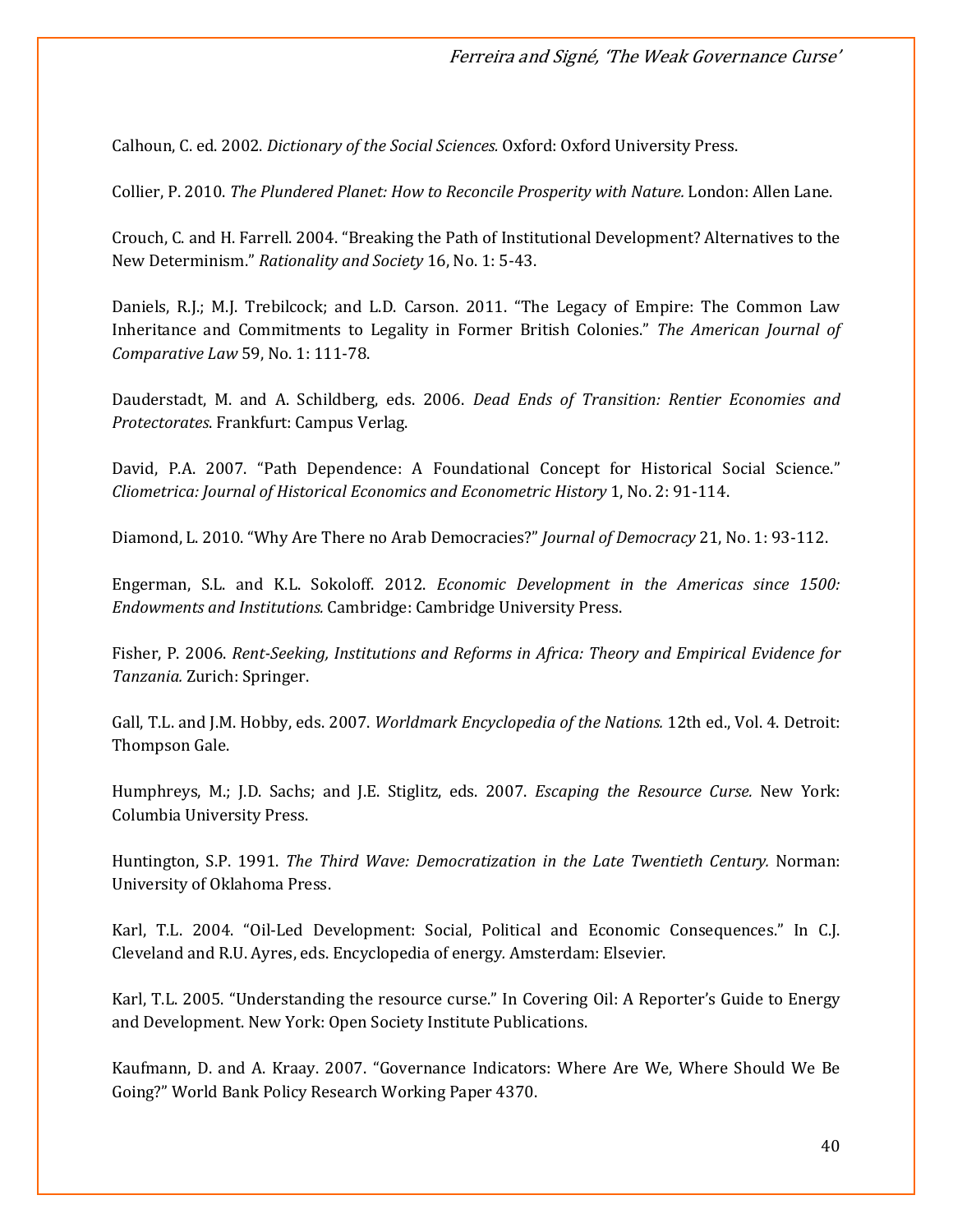Kaufmann, D.; A. Kraay; and M. Mastruzzi. 2010. "The Worldwide Governance Indicators: Methodology and Analytical Issues." World Bank Research Working Paper 5430.

Kay, A. 2003. "Path Dependency and the CAP." *Journal of European Public Policy* 10, No. 3: 405-20.

Khan, M.H. and K.S. Jomo, eds. 2000. *Rents, Rent-Seeking and Economic Development: Theory and Evidence in Asia*. Cambridge: Cambridge University Press.

Kingsbury, B.; N. Krisch; and R. Stewart. 2005. "The emergence of global administrative law." *Law & Contemporary Problems* 15-62.

Kritzer, H.M. ed. 2002. *Legal Systems of the World: A Political, Social and Cultural Encyclopedia.* Santa Barbara: ABC-CLIO.

Levi-Faur, D. 2011. "Regulation & Regulatory Governance." In D. Levi-Faur ed. Handbook on the Politics of Regulation. Cheltenham: Edward Elgar.

Levin, K.; B. Cashore; S. Bernstein; and G. Auld. 2009. "Playing it Forward: Path Dependency, Progressive Incrementalism and the "Super Wicked" Problem of Global Climate Change." IOP Conference Series: Earth and Environment Science 6 (50) 502002.

Mahdavy, H. 1970. "The Patterns and Problems of Economic Development in Rentier States: The Case of Iran." In M.A. Cook, ed. Studies in the Economic History of the Middle East from the Rise of Islam to the Present Day. London: Oxford University Press.

Mahoney, J. 2004. "Comparative-Historical Methodology." *Annual Review of Sociology* 30: 81–101.

Mazzuca, S.L. 2013. "The Rise of Rentier Populism." *Journal of Democracy* 24, No. 2: 108-22.

Moore, M. 2007. "How Does Taxation Affect the Quality of Governance?" IDS Working Paper 280.

North, D. 1995. "The New Institutional Economics and Third World Development." In J. Harris; J. Hunter; and C.M. Lewis eds. The New Institutional Economics and Third World Development. London: Routledge.

North, D. 2005. *Understanding the Process of Economic Change.* Princeton: Princeton University Press.

Pierson, P. 2004. *Politics in Time: History, Institutions and Social Analysis.* Princeton: Princeton University Press.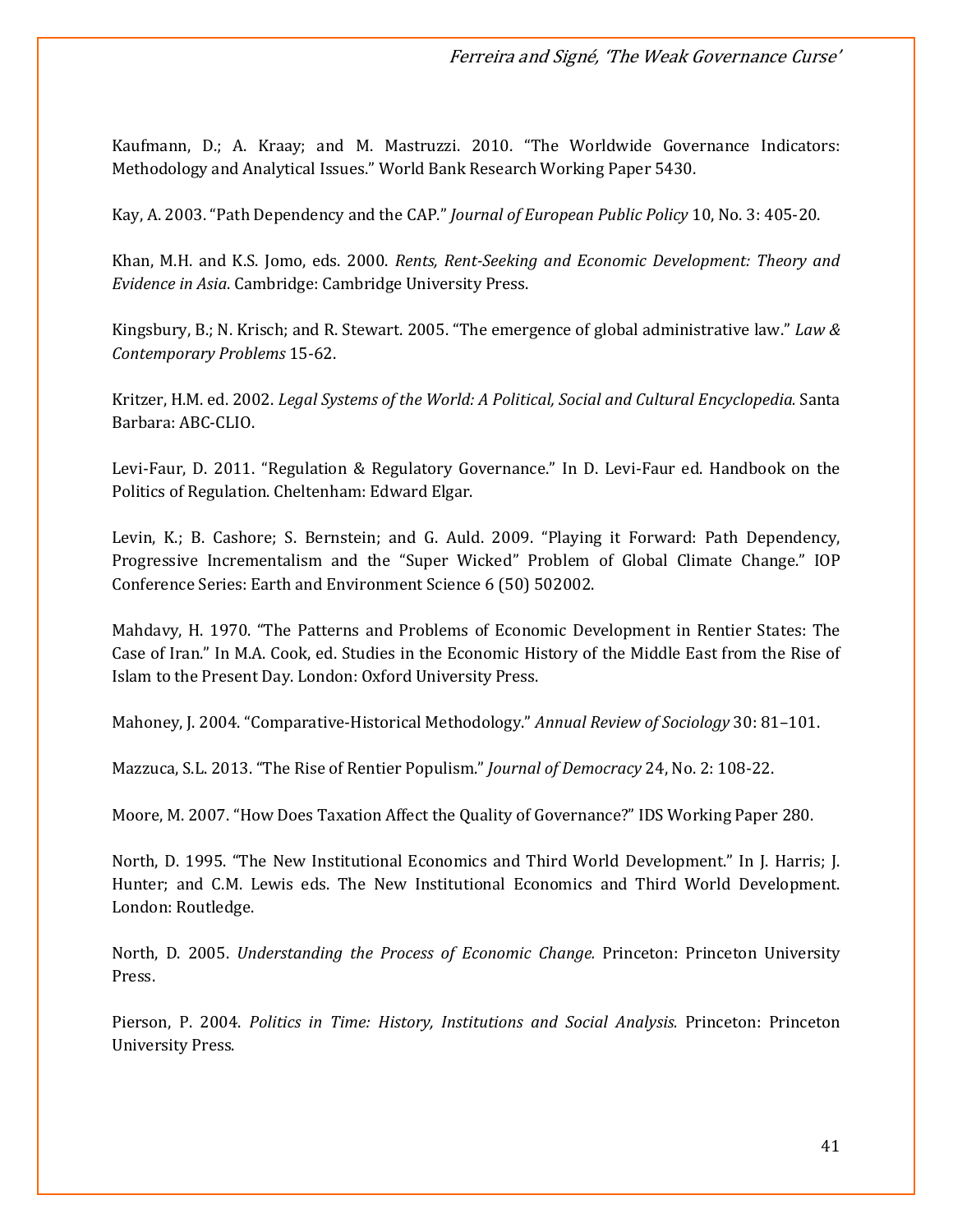Prado, M.M. and M.J. Trebilcock. 2011. *What Makes Poor Countries Poor? Institutional Determinants of Development.* Cheltenham: Edward Elgar.

Redden, K.R. and L.L. Schlueter eds. 2005. *Modern Legal Systems Encyclopedia.* Buffalo: WS Hein.

Ross, M. 2012. *The Oil Curse: How Petroleum Wealth Shapes the Development of Nations*. Princeton: Princeton University Press.

Sachs, J.D. and A.D. Warner. 1995. "Natural Resource Abundance and Economic Growth." Institute for International Development, Development Discussion Paper 517a.

Sandbrook, R. 1986. "The State and Economic Stagnation in Tropical Africa." *World Development* 14, No. 3: 319-32.

Signé, L. 2011. "The Political Responses to the Global Economic and Financial Crises in Francophone Africa from 1980 to 2010: A Paradigm Shift?" *African Journal of Political Science and International Relations* 5, No. 4: 179-89.

Slaughter, A.M. and W. Burke-White. 2007. "The Future of International Law is Domestic." In A. Nolkaemper and J. Nijman, eds. New Perspectives on the Divide between International and National Law. Oxford: Oxford University Press.

Thelen, K. 2003. "How Institutions Evolve: Insights From Comparative Historical Analysis." In J. Mahoney and D. Rueschemeyer eds. Comparative Historical Analysis in the Social Sciences. Cambridge: Cambridge University Press.

Trebilcock, M.J. 2012. "The Rule of Law and Development: In Search of the Holy Grail." In H. Cisse; D.D. Bradlow; and B. Kingsbury eds. The World Bank Legal Review: International Financial Institutions and Global Legal Governance 3. Washington DC: The World Bank.

UNCTAD. 2012. "The Least Developed Countries Report." United Nations Conference on Trade and Development.

http://unctad.org/en/PublicationsLibrary/ldc2012\_en.pdf

Weyland, K. 2009. "The Rise of Latin America's Two Lefts: Insights from Rentier State Theory." *Comparative Politics* 41, No. 2: 145-64.

Williams A.M. and V. Balaz. 2007. "Path-Dependency and Path-Creation Perspectives on Migration Trajectories: The Economic Experiences of Vietnamese Migrants in Slovakia." *International Migration* 45, No. 2: 37-67.

Yates, D.A. (1996). *The Rentier State in Africa: Oil Rent Dependency and Neo-Colonialism in the Republic of Gabon.* Trenton: Africa World Press.